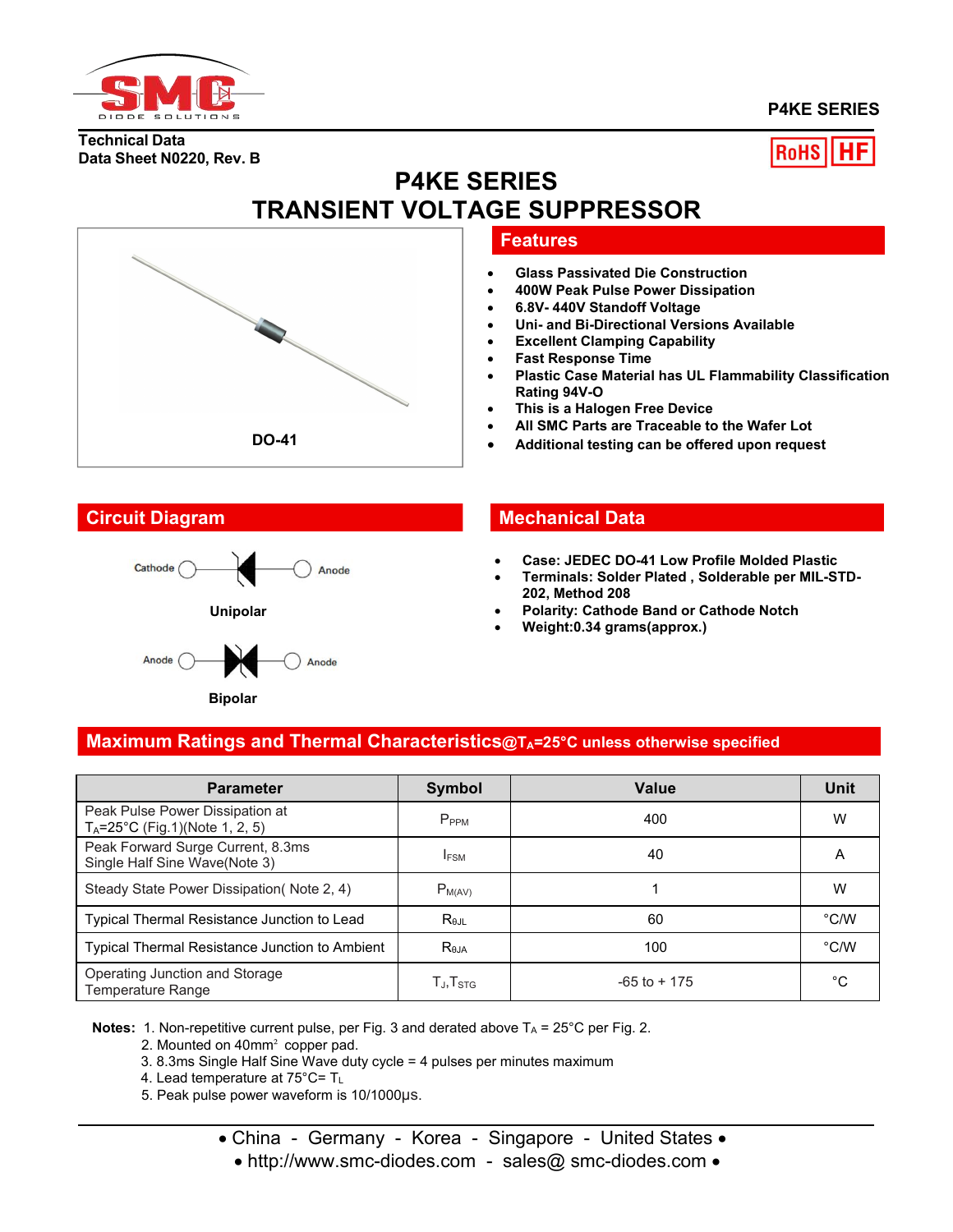

# **P4KE SERIES**

### **Technical Data Data Sheet N0220, Rev. B**

RoHS НF

# **Electrical Characteristics @TA=25°C unless otherwise specified**

| UNI-<br><b>POLAR</b> | <b>BI-POLAR</b>  | <b>REVERSE</b><br><b>STAND-OFF</b><br><b>VOLTAGE</b><br>$V_{RWM} (V)$ | <b>BREAKDOWN</b><br><b>VOLTAGE</b><br>$V_{BR}$ (V) MIN.<br>@Іт | <b>BREAKDOWN</b><br><b>VOLTAGE VBR</b><br>(V) MAX.<br>@l⊤ | <b>TEST</b><br><b>CURRE</b><br>NΤ<br>$I_T(MA)$ | <b>MAXMUM</b><br><b>CLAMPING</b><br><b>VOLTAGE</b><br>@l <sub>PP</sub><br>$V_{C}(V)$ | <b>PEAK</b><br><b>PULSE</b><br><b>CURRENT</b><br>$I_{PP}(A)$ | <b>REVERSE</b><br><b>LEAKAGE</b><br>@V <sub>RWM</sub><br>$I_R(uA)$ |
|----------------------|------------------|-----------------------------------------------------------------------|----------------------------------------------------------------|-----------------------------------------------------------|------------------------------------------------|--------------------------------------------------------------------------------------|--------------------------------------------------------------|--------------------------------------------------------------------|
| <b>P4KE6.8A</b>      | P4KE6.8CA        | 5.8                                                                   | 6.45                                                           | 7.14                                                      | 10                                             | 10.5                                                                                 | 39                                                           | 1000                                                               |
| <b>P4KE7.5A</b>      | P4KE7.5CA        | 6.4                                                                   | 7.13                                                           | 7.88                                                      | 10                                             | 11.3                                                                                 | 36.3                                                         | 500                                                                |
| <b>P4KE8.2A</b>      | P4KE8.2CA        | 7.02                                                                  | 7.79                                                           | 8.61                                                      | 10                                             | 12.1                                                                                 | 33.9                                                         | 200                                                                |
| <b>P4KE9.1A</b>      | P4KE9.1CA        | 7.78                                                                  | 8.65                                                           | 9.55                                                      | 10                                             | 13.4                                                                                 | 30.6                                                         | 50                                                                 |
| P4KE10A              | P4KE10CA         | 8.55                                                                  | 9.5                                                            | 10.5                                                      | $\mathbf{1}$                                   | 14.5                                                                                 | 28.3                                                         | 10                                                                 |
| P4KE11A              | P4KE11CA         | 9.4                                                                   | 10.5                                                           | 11.6                                                      | $\mathbf{1}$                                   | 15.6                                                                                 | 26.3                                                         | 5                                                                  |
| P4KE12A              | P4KE12CA         | 10.2                                                                  | 11.4                                                           | 12.6                                                      | $\mathbf{1}$                                   | 16.7                                                                                 | 24.6                                                         | 5                                                                  |
| P4KE13A              | P4KE13CA         | 11.1                                                                  | 12.4                                                           | 13.7                                                      | $\mathbf{1}$                                   | 18.2                                                                                 | 22.5                                                         | 5                                                                  |
| P4KE15A              | P4KE15CA         | 12                                                                    | 14.3                                                           | 15.8                                                      | $\mathbf{1}$                                   | 21.2                                                                                 | 19.3                                                         | 5                                                                  |
| P4KE16A              | P4KE16CA         | 12.9                                                                  | 15.2                                                           | 16.8                                                      | $\mathbf{1}$                                   | 22.5                                                                                 | 18.2                                                         | 5                                                                  |
| P4KE18A              | P4KE18CA         | 14.5                                                                  | 17.1                                                           | 18.9                                                      | $\mathbf{1}$                                   | 25.2                                                                                 | 16.1                                                         | 5                                                                  |
| P4KE20A              | P4KE20CA         | 17.1                                                                  | 19                                                             | 21                                                        | $\mathbf{1}$                                   | 27.7                                                                                 | 14.8                                                         | 5                                                                  |
| P4KE22A              | P4KE22CA         | 18.8                                                                  | 20.9                                                           | 23.1                                                      | $\mathbf{1}$                                   | 30.6                                                                                 | 13.4                                                         | 5                                                                  |
| P4KE24A              | P4KE24CA         | 20.5                                                                  | 22.8                                                           | 25.2                                                      | $\mathbf{1}$                                   | 33.2                                                                                 | 12.3                                                         | 5                                                                  |
| P4KE27A              | P4KE27CA         | 23.1                                                                  | 25.7                                                           | 28.4                                                      | $\mathbf{1}$                                   | 37.5                                                                                 | 10.9                                                         | 5                                                                  |
| P4KE30A              | P4KE30CA         | 25.6                                                                  | 28.5                                                           | 31.5                                                      | $\mathbf{1}$                                   | 41.4                                                                                 | 9.9                                                          | 5                                                                  |
| P4KE33A              | P4KE33CA         | 28.2                                                                  | 31.4                                                           | 34.7                                                      | $\mathbf{1}$                                   | 45.7                                                                                 | 9                                                            | 5                                                                  |
| P4KE36A              | P4KE36CA         | 30.8                                                                  | 34.2                                                           | 37.8                                                      | $\mathbf{1}$                                   | 49.9                                                                                 | 8.2                                                          | 5                                                                  |
| P4KE39A              | P4KE39CA         | 33.3                                                                  | 37.1                                                           | 41                                                        | $\mathbf{1}$                                   | 53.9                                                                                 | 7.6                                                          | 5                                                                  |
| P4KE43A              | P4KE43CA         | 36.8                                                                  | 40.9                                                           | 45.2                                                      | $\mathbf{1}$                                   | 59.3                                                                                 | 6.9                                                          | 5                                                                  |
| P4KE47A              | P4KE47CA         | 40.2                                                                  | 44.7                                                           | 49.4                                                      | $\mathbf{1}$                                   | 64.8                                                                                 | 6.3                                                          | 5                                                                  |
| P4KE51A              | P4KE51CA         | 43.6                                                                  | 48.5                                                           | 53.6                                                      | $\mathbf{1}$                                   | 70.1                                                                                 | 5.8                                                          | 5                                                                  |
| P4KE56A              | P4KE56CA         | 47.8                                                                  | 53.2                                                           | 58.8                                                      | $\mathbf{1}$                                   | 77                                                                                   | 5.3                                                          | 5                                                                  |
| P4KE62A              | P4KE62CA         | 53                                                                    | 58.9                                                           | 65.1                                                      | $\mathbf{1}$                                   | 85                                                                                   | 4.8                                                          | 5                                                                  |
| P4KE68A              | P4KE68CA         | 58.1                                                                  | 64.6                                                           | 71.4                                                      | $\mathbf{1}$                                   | 92                                                                                   | 4.5                                                          | 5                                                                  |
| P4KE75A              | P4KE75CA         | 64.1                                                                  | 71.3                                                           | 78.8                                                      | $\mathbf{1}$                                   | 103                                                                                  | 4                                                            | 5                                                                  |
| P4KE82A              | P4KE82CA         | 70.1                                                                  | 77.9                                                           | 86.1                                                      | $\mathbf{1}$                                   | 113                                                                                  | 3.6                                                          | 5                                                                  |
| P4KE91A              | P4KE91CA         | 77.8                                                                  | 86.5                                                           | 95.5                                                      | $\mathbf{1}$                                   | 125                                                                                  | 3.3                                                          | 5                                                                  |
| <b>P4KE100A</b>      | <b>P4KE100CA</b> | 85.5                                                                  | 95                                                             | 105                                                       | $\mathbf{1}$                                   | 137                                                                                  | 3                                                            | 5                                                                  |
| <b>P4KE110A</b>      | P4KE110CA        | 94                                                                    | 105                                                            | 116                                                       | $\overline{1}$                                 | 152                                                                                  | 2.7                                                          | 5                                                                  |
| <b>P4KE120A</b>      | P4KE120CA        | 102                                                                   | 114                                                            | 126                                                       | $\mathbf{1}$                                   | 165                                                                                  | 2.5                                                          | 5                                                                  |
| <b>P4KE130A</b>      | <b>P4KE130CA</b> | 111                                                                   | 124                                                            | 137                                                       | $\mathbf{1}$                                   | 179                                                                                  | 2.3                                                          | 5                                                                  |
| <b>P4KE150A</b>      | <b>P4KE150CA</b> | 128                                                                   | 143                                                            | 158                                                       | $\mathbf{1}$                                   | 207                                                                                  | $\overline{2}$                                               | 5                                                                  |
| <b>P4KE160A</b>      | <b>P4KE160CA</b> | 136                                                                   | 152                                                            | 168                                                       | $\mathbf{1}$                                   | 219                                                                                  | 1.9                                                          | 5                                                                  |
| <b>P4KE170A</b>      | P4KE170CA        | 145                                                                   | 162                                                            | 179                                                       | $\mathbf{1}$                                   | 234                                                                                  | 1.8                                                          | 5                                                                  |
| <b>P4KE180A</b>      | <b>P4KE180CA</b> | 154                                                                   | 171                                                            | 189                                                       | $\mathbf{1}$                                   | 246                                                                                  | 1.7                                                          | 5                                                                  |
| <b>P4KE200A</b>      | <b>P4KE200CA</b> | 171                                                                   | 190                                                            | 210                                                       | $\mathbf{1}$                                   | 274                                                                                  | 1.5                                                          | 5                                                                  |
| <b>P4KE220A</b>      | P4KE220CA        | 185                                                                   | 209                                                            | 231                                                       | $\mathbf{1}$                                   | 328                                                                                  | 1.3                                                          | 5                                                                  |
| <b>P4KE250A</b>      | P4KE250CA        | 214                                                                   | 237                                                            | 263                                                       | $\mathbf{1}$                                   | 344                                                                                  | 1.2                                                          | 5                                                                  |
| <b>P4KE300A</b>      | <b>P4KE300CA</b> | 256                                                                   | 285                                                            | 315                                                       | $\mathbf{1}$                                   | 414                                                                                  | $\mathbf{1}$                                                 | 5                                                                  |
| <b>P4KE350A</b>      | <b>P4KE350CA</b> | 300                                                                   | 333                                                            | 368                                                       | $\mathbf{1}$                                   | 482                                                                                  | 0.85                                                         | 5                                                                  |
| <b>P4KE400A</b>      | P4KE400CA        | 342                                                                   | 380                                                            | 420                                                       | 1                                              | 548                                                                                  | 0.75                                                         | 5                                                                  |
|                      |                  |                                                                       |                                                                |                                                           | $\mathbf{1}$                                   |                                                                                      |                                                              | 5                                                                  |
| <b>P4KE440A</b>      | P4KE440CA        | 376                                                                   | 418                                                            | 462                                                       |                                                | 602                                                                                  | 0.68                                                         |                                                                    |

For bidirectional type having VR of 10 volts and less, the IR limit is double.

For parts without A, the VBR is  $\pm$  10% and VC is 5% higher than with A parts.

• http://www.smc-diodes.com - sales@ smc-diodes.com •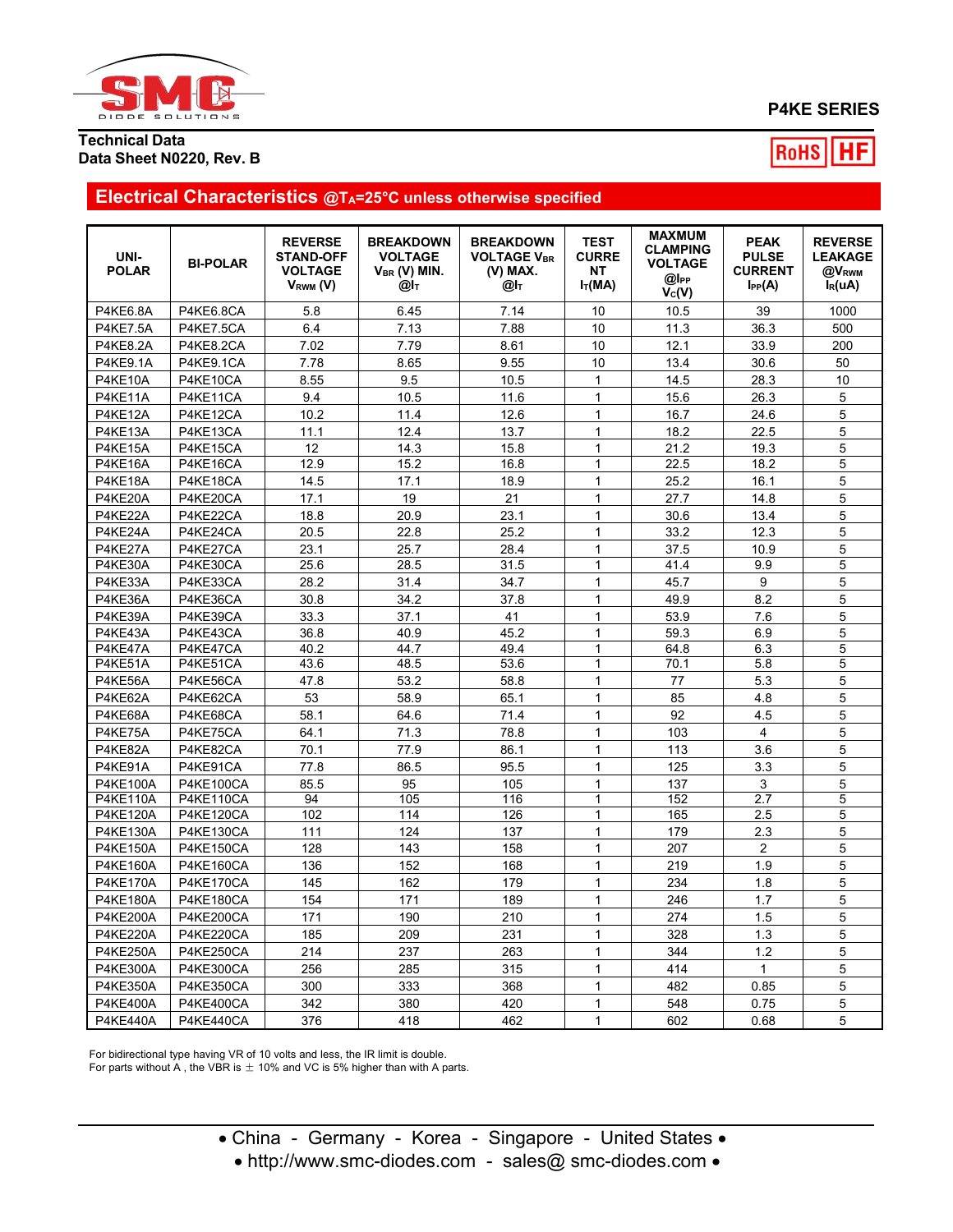

# **P4KE SERIES**

**Technical Data Data Sheet N0220, Rev. B**

#### |HF RoHS

# **Ratings and Characteristics Curves**



 China - Germany - Korea - Singapore - United States • http://www.smc-diodes.com - sales@ smc-diodes.com •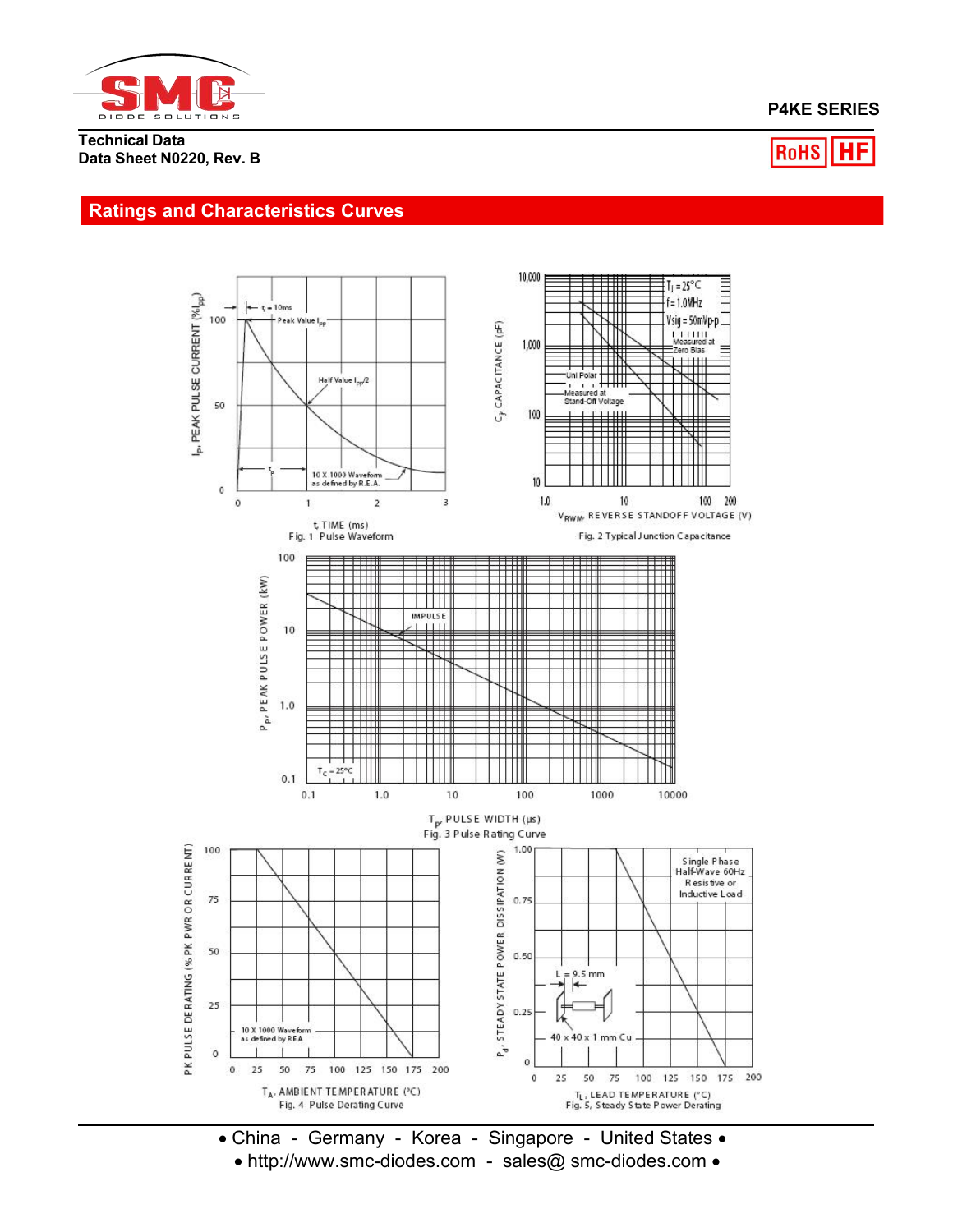

### **Technical Data Data Sheet N0220, Rev. B**

# **P4KE SERIES**



# **Mechanical Dimensions DO-41**



| <b>SYMBOL</b> |      | <b>Millimeters</b> | <b>Inches</b> |       |  |
|---------------|------|--------------------|---------------|-------|--|
|               | Min. | Max.               | Min.          | Max.  |  |
| А             | 25.4 |                    | 1.000         |       |  |
| В             | 4.06 | 5.21               | 0.160         | 0.205 |  |
| С             | 0.71 | 0.864              | 0.028         | 0.034 |  |
| D             | 2.00 | 2.72               | 0.079         | 0.107 |  |

# **Ordering Information Marking Diagram**

| <b>Device</b>      | Package                                        | <b>Shipping</b> |
|--------------------|------------------------------------------------|-----------------|
| <b>P4KE SERIES</b> | DO-41 (Pb-Free)   $5000pcs/$ tape              |                 |
| P4KE SERIES TA     | $\vert$ DO-41 (Pb-Free) $\vert$ 5000pcs / tape |                 |

For information on tape and reel specifications, including part orientation and tape sizes, please refer to our tape and reel packaging specification.



P4KE6.8A



P4KE6.8CA

P4KE6.8A/P4KE6.8CA = Part Name<br>XXXXX = Date Code  $=$  Date Code

# **Carrier Tape Specification DO-41**



| <b>SYMBOL</b> | <b>Millimeters</b> |      |  |  |  |
|---------------|--------------------|------|--|--|--|
|               | Min.               | Max. |  |  |  |
| Α             | 4.50               | 5.50 |  |  |  |
| В             | 50.9               | 53.9 |  |  |  |
| Z             |                    | 1.20 |  |  |  |
| т             | 5.60               | 6.40 |  |  |  |
| E             |                    | 0.80 |  |  |  |
| $IL1-L2I$     |                    | 1.0  |  |  |  |

• China - Germany - Korea - Singapore - United States • • http://www.smc-diodes.com - sales@ smc-diodes.com •